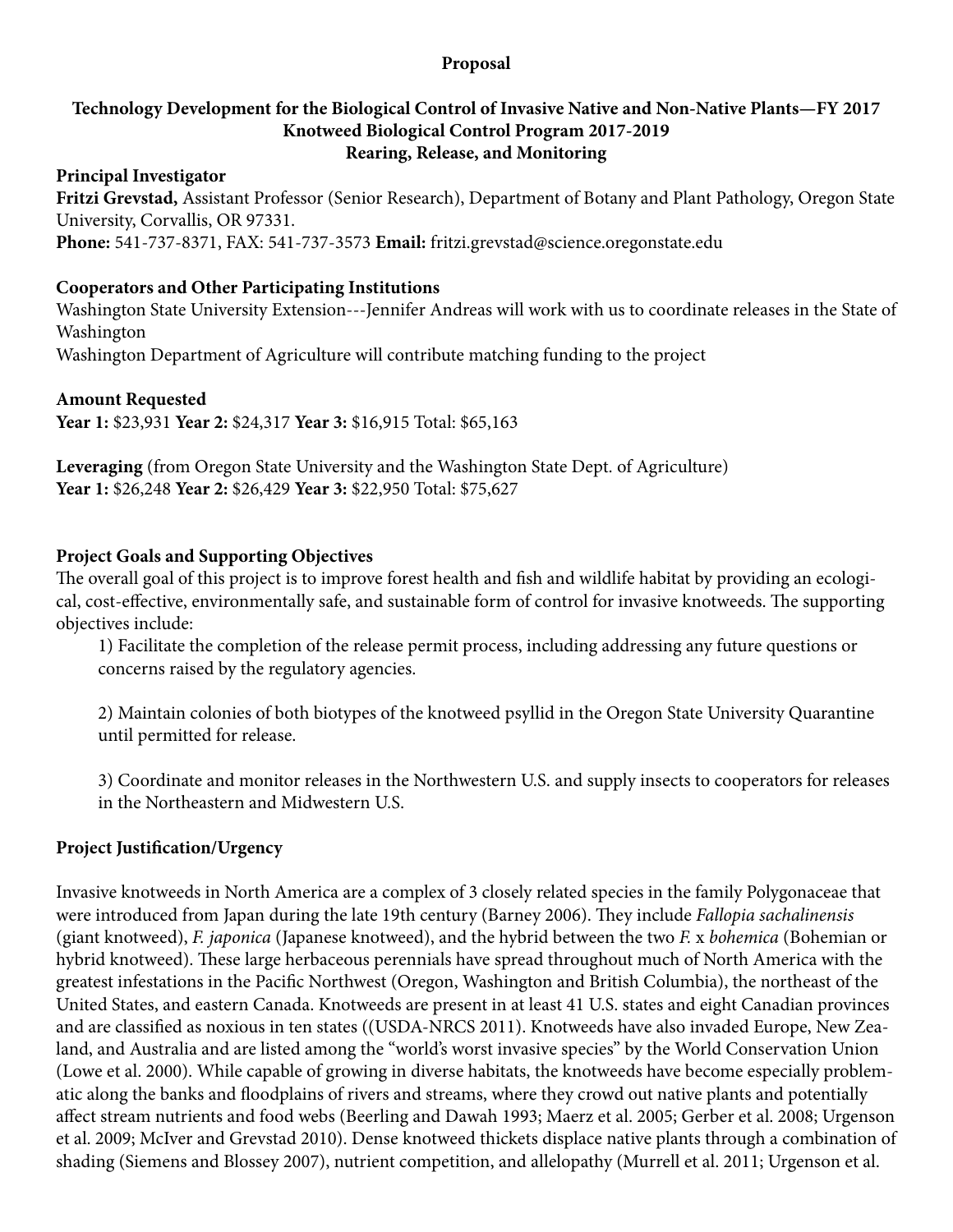2012). The inability of tree seedlings to grow along invading stream banks is potentially detrimental to fish and other stream inhabitants that benefit from the shade of trees. In restoration projects, knotweeds must be fully removed before native plantings are successful. The dense stands have no known value for wildlife.

Many federal, state, and local agencies have active control programs against knotweeds. However, the large scale of the knotweed invasion in North America, the inaccessibility of some of the infestations, and the difficulty with which the plants are killed, all suggest that complete eradication of this plant is unlikely. Classical biological control has the potential to provide widespread and sustained reduction in knotweed abundance at a very low cost. Without a biological control program, chemical and mechanical inputs are likely to be needed on a permanent basis with variable to limited success.

An eagerly awaited biological control program against Japanese and Giant knotweeds (Fallopia spp.) using the knotweed psyllid (Aphalara itadori) from Japan is currently under review for permitting by APHIS. The psyllid has been fully tested and was recommended for release by the Technical Advisory Group in November 2013. In 2014, APHIS requested additional testing to confirm no effect of adult stages on certain Threatened and Endangered plant species. We completed this additional testing in 2015, finding no measurable effects of adult stages on the non-target plants. A report of these results was submitted to APHIS in September 2015. A written follow-up response to questions from the U.S. Fish and Wildlife Service was provided in April 2016. With this information, APHIS is now completing the Biological Assessment to be reviewed by the US Fish and Wildlife Service for compliance with the Endangered Species Act.

Two biotypes of the knotweed psyllid are being maintained in the Oregon State University Quarantine. The two biotypes differ in their preference and performance on the various genetic types of knotweed. Both biotypes will be needed for the diversity of knotweed infestations that occur in North America. The northern biotype, from Hokkaido, Japan, performs best on giant knotweed (*Fallopia sachalinensis*) and is expected to be most effective as a biocontrol agent against this plant species. The southern biotype, from Kyushu, Japan, performs best on Japanese knotweed (*F. japonica*) and on hybrid knotweed (*F.* x *bohemica*). The two biotypes also differ in the critical day length that triggers photoperiod, which is important in determining the climates to which they will best perform. The northern biotype is cued into diapause when day lengths are shorter than 14.5 h, whereas the southern biotype enters diapause when day lengths are shorter than 14 h. This information is being used in a model that will predict phenology, voltinism (number of generations) and performance throughout the continent.

This proposed 3-year project requests minimal funding to maintain colonies of the knotweed psyllid in quarantine until a permit is issued by APHIS and to carry out initial rearing, release, and monitoring of the psyllid after the permit is issued.

## **Approach**

## **Objective 1: Completion of the permitting process**

At the time of submission of this proposal, APHIS should be in the process of finishing the Biological Assessment (BA) for the knotweed psyllid and incorporating new test results that were completed last year and submitted as a report to APHIS in September 2015. The project investigator will periodically check in with APHIS during the course of the year to encourage progress in the permit review and to assist them with any needed details for preparation of the review documents. When the BA is completed, it will be forwarded to the U.S. Fish and Wildlife and additional concerns of that agency may need to be addressed.

## **Objective 2: Maintain quarantine colonies and expand rearing**

Throughout the project period, we will maintain healthy colonies of both biotypes of the psyllid. This requires maintaining a steady supply of knotweed plants--field collection of knotweed rhizomes, potting up the plants, watering, and controlling greenhouse pests. The plants are transferred into the quarantine colonies where they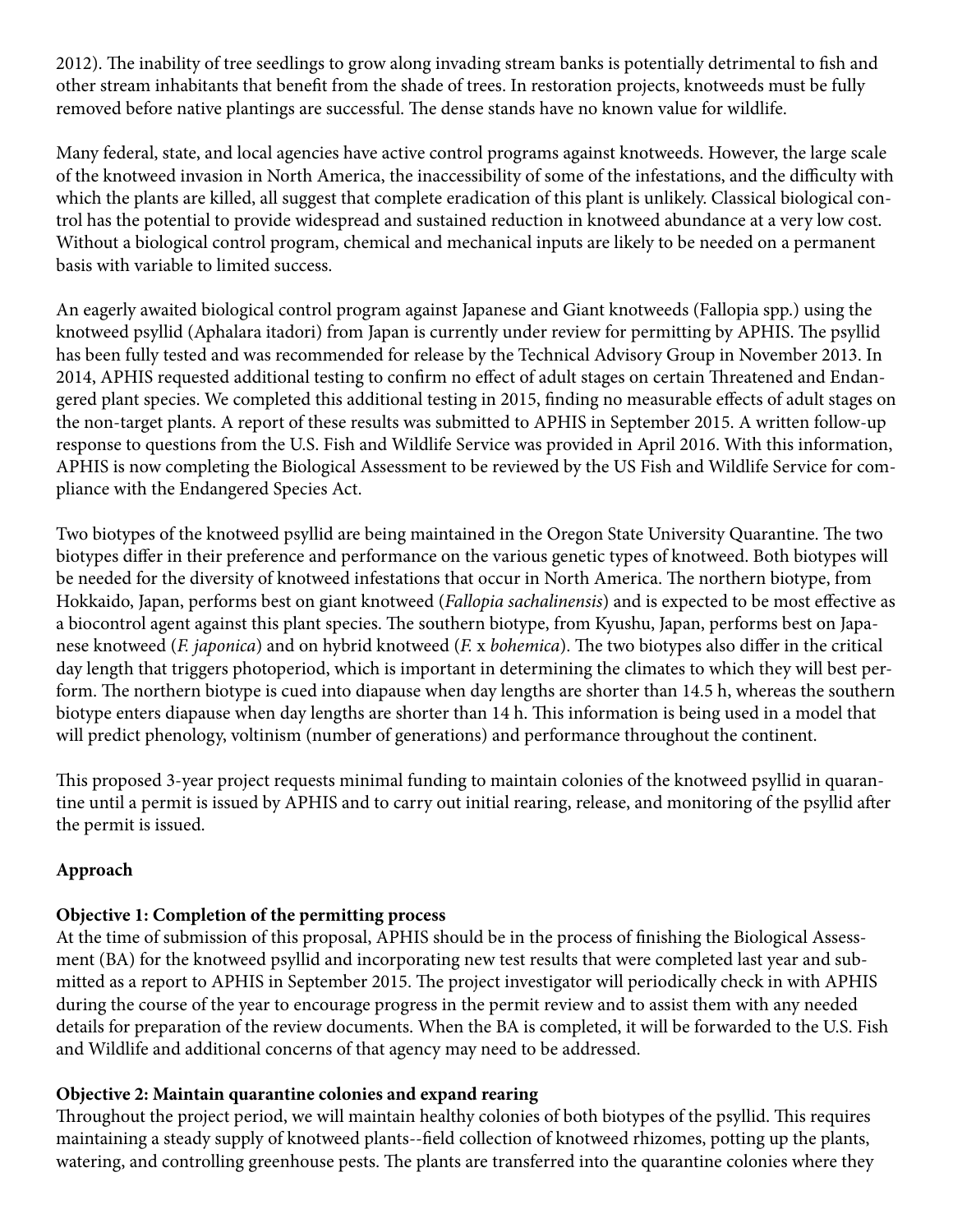support development of one to two generations of psyllids. Dead or depleted plants are removed from the cages as needed and disposed through the autoclave. In anticipation of releases, we will begin to increase our rearing operations in the quarantine. The goal will be to maintain 10,000-20,000 psyllids (as can be accomplished in the limited greenhouse space in the quarantine) through spring months so that releases can be made soon after permits are issued.

## **Objective 3: Coordinate and monitor releases**

Although it is difficult to know when release permits will be issued, we are planning for a release in the summer of 2017. Once a release permit is issued by APHIS, the psyllid rearing will be moved to non-quarantine greenhouses Oregon State University and Oregon Department of Agriculture for mass rearing prior to release into target knotweed populations. Depending on timing, we will make initial field releases into Oregon and Washington field sites and provide insects to East Coast collaborators where further rearing/releases will occur. At each release site, we will set up permanent monitoring transects to quantify psyllid population density and plant performance. Sites will be visited at least 3 times per year. Monitoring methods will be coordinated among collaborators in other states.

## **Expected Products and Outcomes**

If approved for release, the knotweed psyllid will be an extremely valuable control tool that will eventually be available for release into all locations where in North America where knotweeds are a problem. At best, the psyllid populations will expand to reach high densities wherever knotweed occurs, causing a substantial decline in its abundance and impacts. In the least, the psyllid will provide an added stress to the plant that will reduce its aggressiveness, slow its rate of spread, and make it easier to eliminate using integrated control tools. Either way the psyllid is likely to provide large economic and environmental benefits.

#### **Timetable (subject to APHIS permit timing)**

| <b>Task</b>                     | Year 1 | Year 2 | Year 3 |
|---------------------------------|--------|--------|--------|
| Complete permit process         |        |        |        |
| Maintaining quarantine colonies |        |        |        |
| Mass rearing                    |        |        |        |
| Release monitoring              |        |        |        |

#### **References**

Barney, J. N. 2006. North American history of two invasive plant species: phytogeographic distribution, dispersal vectors, and multiple introductions Biological Invasions 8 (4) : 703-717.

Beerling, D. J. and H. A. Dawah. 1993. Abundance and diversity of invertebrates associated with *Fallopia japonica* (Houtt. Ronse Decraene) and *Impatiens glandulifera* (Royle): two alien plant species in the British Isles. The Entomologist 112 (2): 127-139.

Gerber, E., Krebs, C., Murrell, C., Moretti, M., Rocklin, R., Schaffner, U. 2008. Exotic invasive knotweeds (*Fallopia* spp.) negatively affect native plant and invertebrate assemblages in European riparian habitats. Biol. Cons. 141, 646-654.

Grevstad, F.S. and L.B. Coop. 2015. The consequences of photoperiodism for organisms in new climates. Ecological Applications 25: 1506-1517.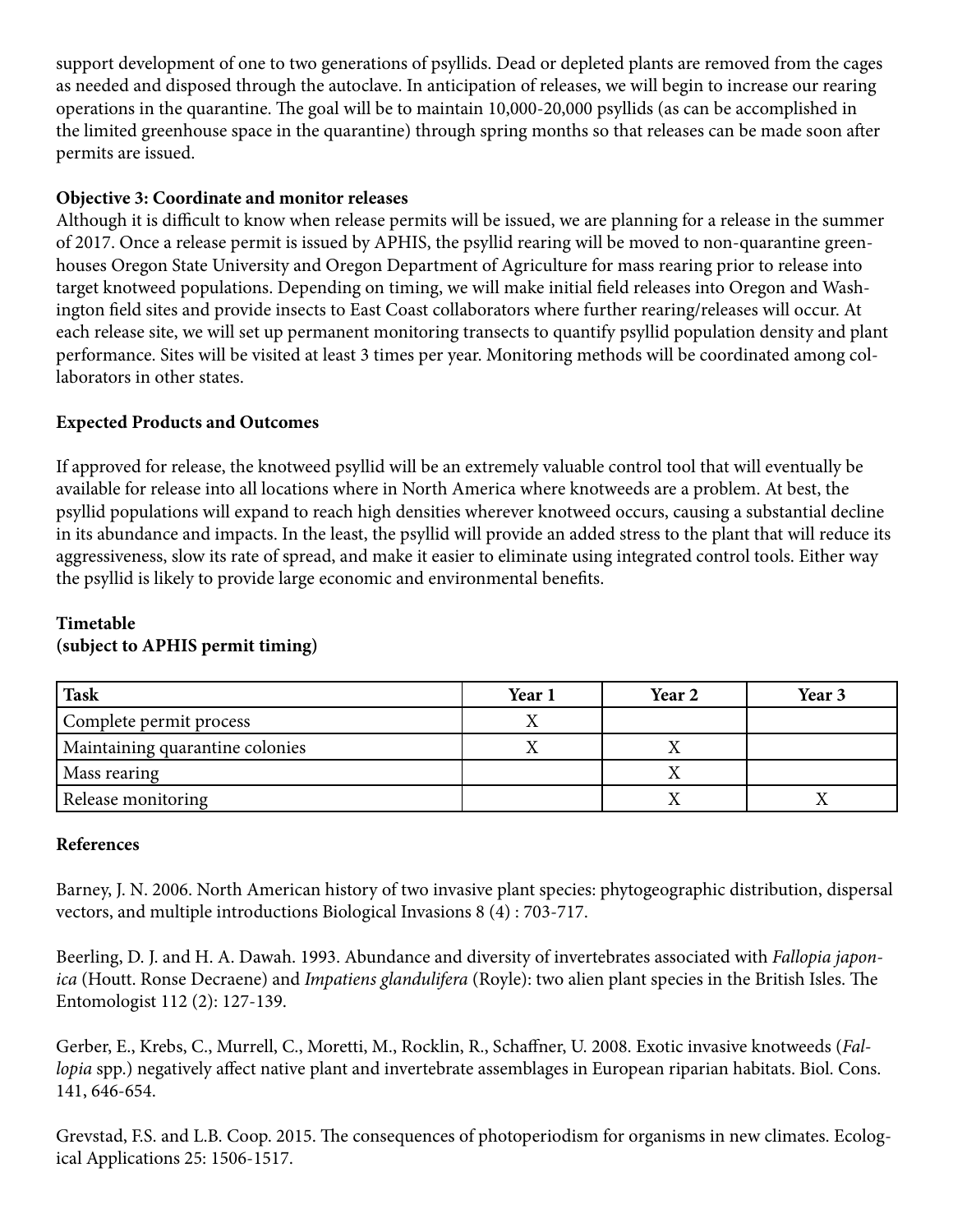Lowe S., M. Browne, S. Boudjelas, and M. De Poorter. 2000. 100 of the World's Worst Invasive Alien Species A selection from the Global Invasive Species Database. The Invasive Species Specialist Group (ISSG) a specialist group of the Species Survival Commission (SSC) of the World Conservation Union (IUCN), 12pp

Maerz, J. C., B. Blossey, V. Nuzzo. 2005. Green frogs show reduced foraging success in habitats invaded by Japanese knotweed. Biodiversity and Conservation 14: 2901–2911.

McIver, J., Grevstad, F. 2010. Natural Enemies of Invasive Knotweeds in the Pacific Northwest. Forest Health Technology Enterprise Team, Morgantown, West Virginia.

Myint, Y. Y., Nakahira, K., Takagi, M., Furuya, N., & Shaw, R. H. (2012). Using life-history parameters and a degree-day model to predict climate suitability in England for the Japanese knotweed psyllid *Aphalara itadori*  Shinji (Hemiptera: Psyllidae). Biological Control 63: 129–134.

Murrell, C., E. Gerber, C. Krebs, M. Parepa, U. Schaffner, and O. Bossdorf. 2011. Invasive knotweed affects native plants through allelopathy. American Journal of Botany 98: 38-43.

Urgenson, L.S., S.H. Reichard, and C.B. Halpern. 2009. Community and ecosystem consequences of giant knotweed (*Polygonum sachalinense*) invasion into riparian forests of western Washington, USA.

Urgenson, L.S., S.H. Reichard, and C.B. Halpern. 2012. Multiple competitive mechanisms underlie the effects of a strong invader on early- to late-seral tree seedlings. Journal of Ecology 100: 1204-1215.